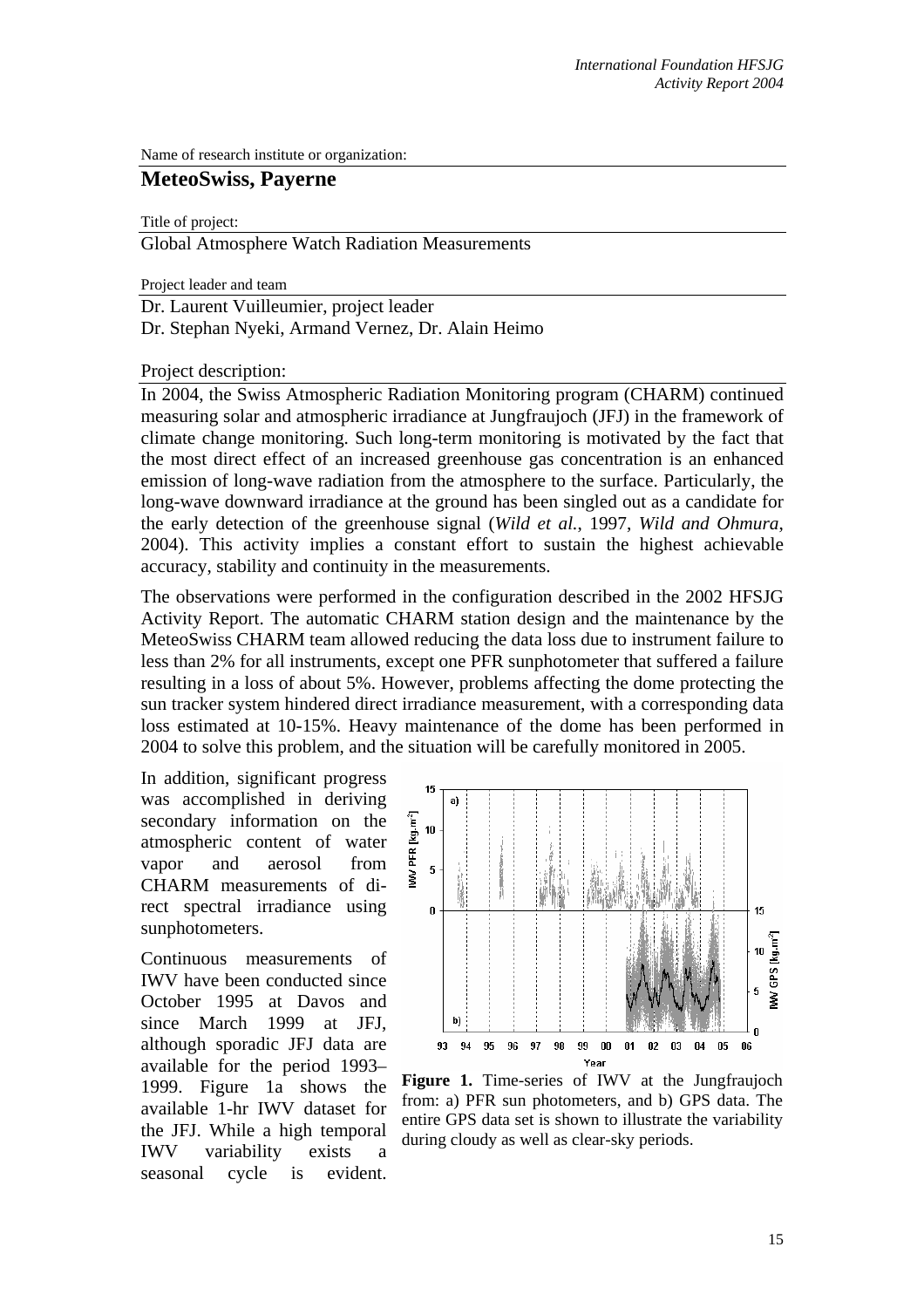Maximum IWV values in summer reach ~8.5 kg m<sup>-2</sup> and minimum values ~0.1 in winter, with an annual average of ~2.1 kg m<sup>-2</sup>. A PFR rotation scheme was implemented in February 2004 whereby PFRs are rotated from high-alpine to valley stations on an annual basis. The aim is to ensure better long-term calibration of the CHARM network. Due to the logistical complexity involved, IWV from PFRs for 2004 has not been determined yet, but is expected to exhibit the same cycle as in previous years. Figure 1b illustrates the GPS IWV dataset for both clear-sky and cloudy periods in order to illustrate the difference to PFR IWV (Figure 1a) which is only for clear-sky periods when the sun is above the horizon. A comparison of concurrent PFR and GPS IWV gave a correlation factor  $r^2 = 0.73$  (slope m = 0.97; bias  $= 1.8$ ), and is somewhat poorer than a similar comparison for IWV at Davos (Switzerland;  $r^2 = 0.96$ ; m = 0.97; bias = 0.7). While the agreement at Davos is considered as good, the poorer performance at JFJ is assumed to be due to the heated GPS dome (prevention of ice/snow build-up). Antennae multi-path effects or other un-modeled aspects would then lead to discrepancies in calculation of IWV [*Haefele et al*., 2004]. On the other hand, one could argue that PFR IWV results may be at fault. However, evidence supporting the validity of PFR IWV measurements comes from the MATRAG (Measurement of Alpine Tropospheric delay by Radiometers And GPS) campaign conducted at the JFJ during Autumn 2004 [*Haefele et al*., 2004]. Comparison between PFR IWV and microwave radiometer measurements (MWR)

from MATRAG gave a MWR-PFR bias of 0.04 kg  $m<sup>2</sup>$  over a 7day period. This therefore suggests that further study is still required to provide accurate GPSderived IWV at the JFJ.

Monthly PFR IWV statistics are shown in Figure 2 as a box-andwhisker plot. Monthly averages range from ∼3.9 kg m-2 in August to ~1.0 kg m<sup>-3</sup> in January, representing a factor 3.9 difference. Fairly low and stable IWV appear to occur from January to April which are followed by a large increase in May (∼ factor 2). The most likely reasons are the southward movement of the polar front, and the increase in solar irradiation at this time of year.



**Figure 2.** Box-and-whisker plot (5, 25, median, 75, 95 percentiles) of monthly PFR IWV values at the JFJ from 1999–2004. The symbol "x" represents the average IWV.

As part of the CHARM program, UV erythemally-weighted broadband irradiance is measured continuously since summer 1996 at Jungfraujoch using SolarLight 501A UV broadband radiometers (biometers). The biometers were initially calibrated, and had their spectral response determined by the manufacturer. Thereafter, they have been calibrated periodically by comparison with a reference biometer at the World Radiation Center (PMOD/WRC) at Davos. The calibration performed at the WRC only provided a single calibration factor averaged over ozone values and solar zenith angles. However, biometer calibration is known to depend on ozone and solar zenith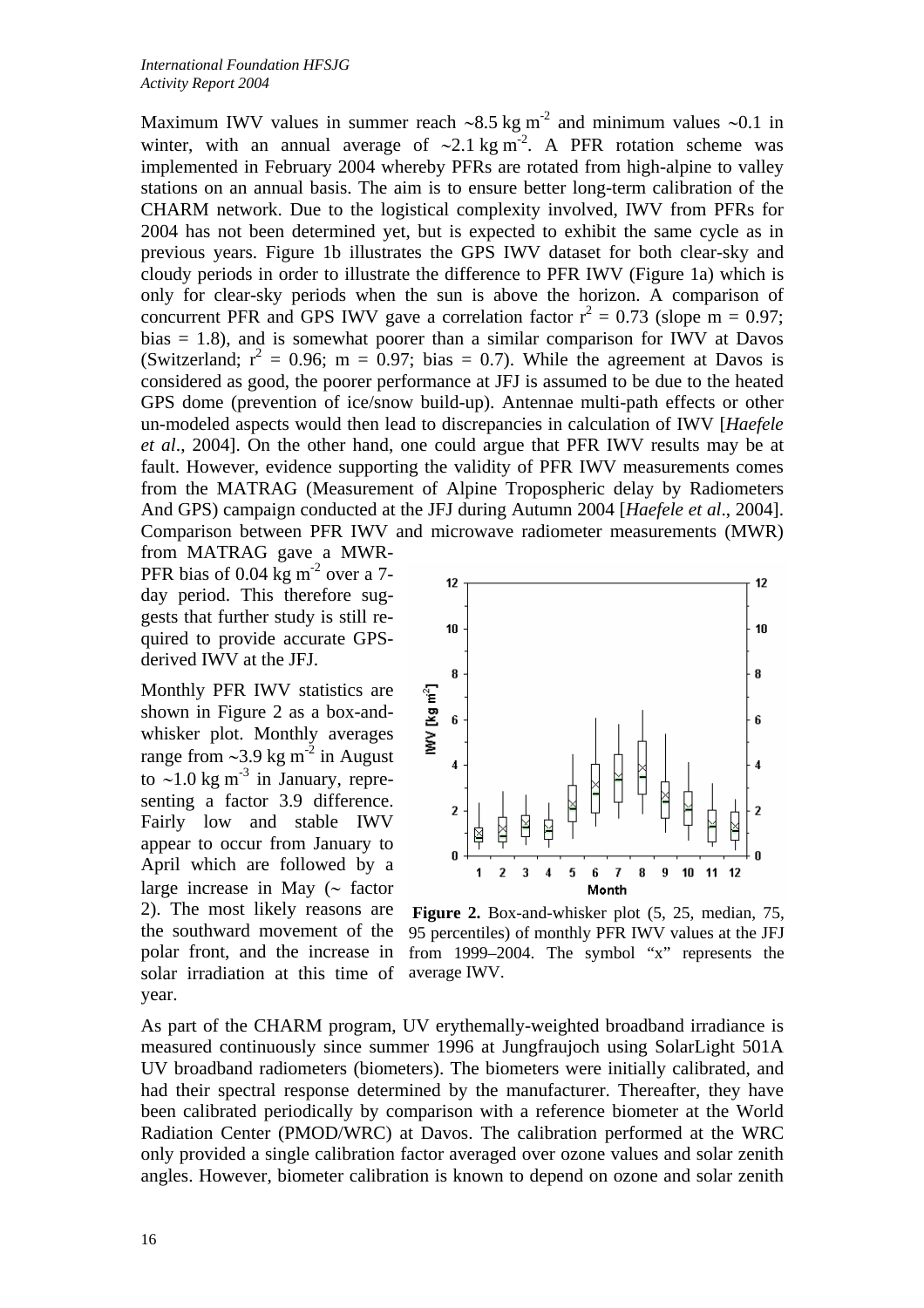angle, and concerns have been expressed about uncertainties caused by such averaging.

A project has therefore been initiated in 2004 at MeteoSwiss to calibrate UV biometers by comparison to measurements obtained with reference biometers whose response dependence on ozone and solar zenith angle has been well characterized in international reference centers. This project demonstrated the feasibility of such a calibration method and allowed the assessment of uncertainties in the characterization of the reference biometers by the international reference centers. The calibration technique by comparison to a reference will be finalized in 2005 and will be applied to biometers from the CHARM network, thus improving the accuracy of the UV erythemally-weighted broadband irradiance measurements at Jungfraujoch.

### References:

Wild M., A. Ohmura, and U. Cubasch, 1997. GCM simulated surface energy fluxes in climate change experiments. *J. Climate*, **10**, 3093-3110.

Wild M., and A. Ohmura, 2004. BSRN longwave downward radiation measurements combined with GCMs show promise for greenhouse detection studies. *GEWEX News*, **14(4)**, 9-10.

#### Key words:

Solar irradiance, ultraviolet, visible, infrared, spectral irradiance, precision filter radiometer (PFR), pyranometer, pyrheliometer, UV biometer, total aerosol optical depth (AOD), integrated water vapor (IWV).

Internet data bases:

http://www.iapmw.unibe.ch/research/projects/STARTWAVE/startwave\_dbs.html (IWV STARWAVE data)

Collaborating partners/networks:

- Short- and long-wave global irradiance data shared with the Alpine Surface Radiation Budget network under the responsibility of the Word Radiation Center / Physikalisch-Meteorologisches Observatorium Davos
- Integrated water vapor data submitted to the NCCR Climate P2.4 STARTWAVE database at the Institute for Applied Physics, University of Bern.
- UV erythemal broadband radiometer calibration program in collaboration with the European Reference Centre for Ultraviolet Radiation measurements (ECUV) from the Joint Research Centre at Ispra, Italy in the framework of COST action 726 and with U.S. Central UV Calibration Facility (CUCF) of US National Oceanic and Atmospheric Administration
- MATRAG campaign in collaboration with the Institute for Applied Physics, University of Bern, the University of the Bundeswehr, Munich and the Swiss Federal Office of Topography
- Inter-comparison of AOD data from sunphotometers operated at Jungfraujoch by the Royal Netherlands Meteorological Institute (KNMI), Kipp & Zonen, Delft, the Netherlands, and the Word Radiation Center / Physikalisch-Meteorologisches Observatorium Davos